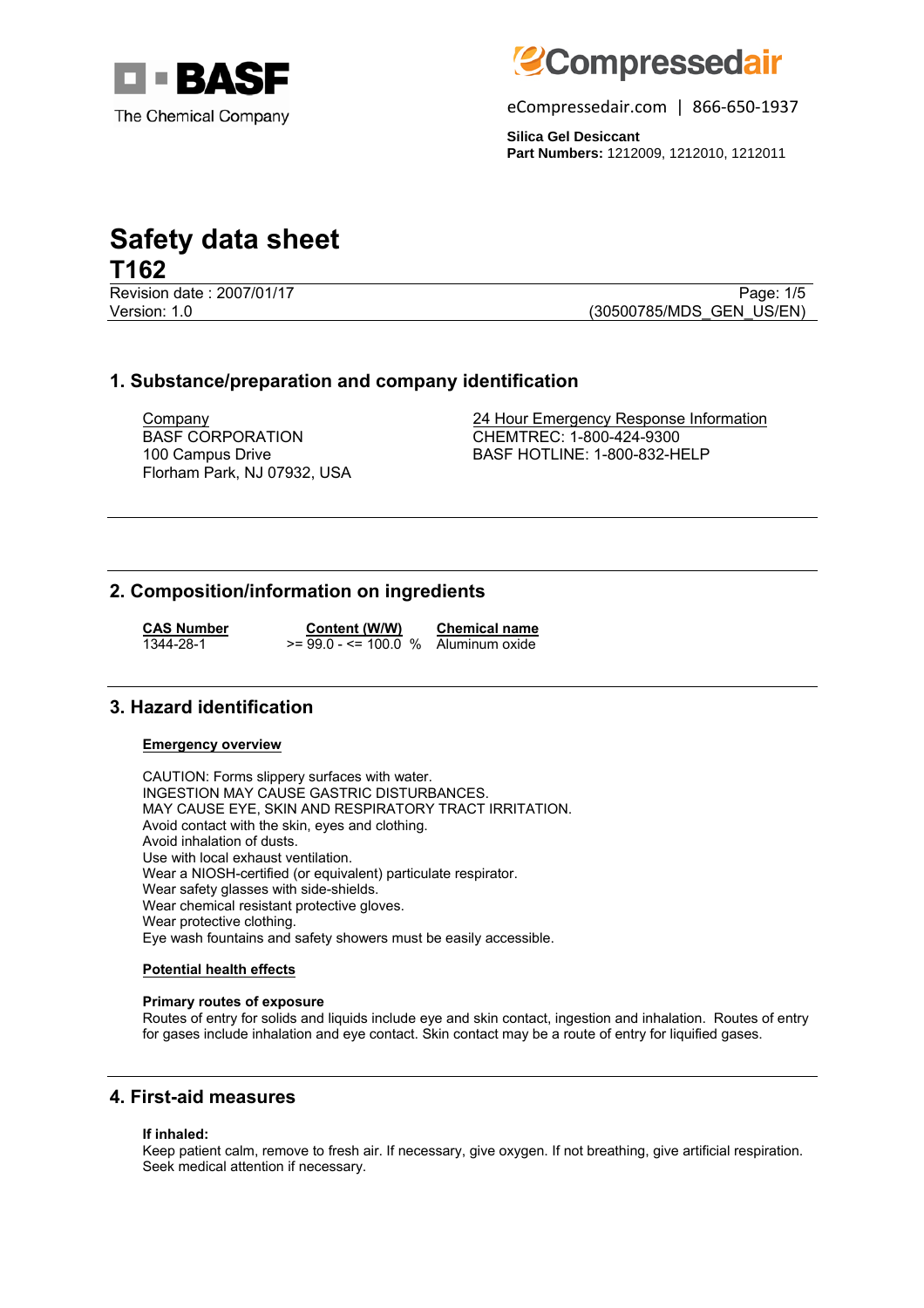Revision date : 2007/01/17 Page: 2/5 Version: 1.0 (30500785/MDS\_GEN\_US/EN)

#### **If on skin:**

After contact with skin, wash immediately with plenty of water and soap. Consult a doctor if skin irritation persists.

#### **If in eyes:**

In case of contact with the eyes, rinse immediately for at least 15 minutes with plenty of water. If irritation develops, seek immediate medical attention.

#### **If swallowed:**

No hazards anticipated. If large quantities are ingested, seek medical advice.

### **5. Fire-fighting measures**

#### **Additional information:**

Use extinguishing measures to suit surroundings.

#### **Hazards during fire-fighting:**

No particular hazards known.

#### **Protective equipment for fire-fighting:** Wear self-contained breathing apparatus and chemical-protective clothing.

**NFPA Hazard codes:**

Reactivity: 1 Special:

## **6. Accidental release measures**

#### **Personal precautions:**

Wear suitable personal protective clothing and equipment.

#### **Environmental precautions:**

No special precautions necessary.

#### **Cleanup:**

Avoid raising dust. Vacuum up spilled product. Place into suitable container for disposal.

# **7. Handling and storage**

#### **Handling**

**General advice:** Avoid raising dust. Avoid contact with skin and eyes. Ensure adequate ventilation.

#### **Storage**

**General advice:** Keep container tightly closed in a cool, well-ventilated place.

#### **Storage stability:**

Keep container dry.

# **8. Exposure controls and personal protection**

**Components with workplace control parameters**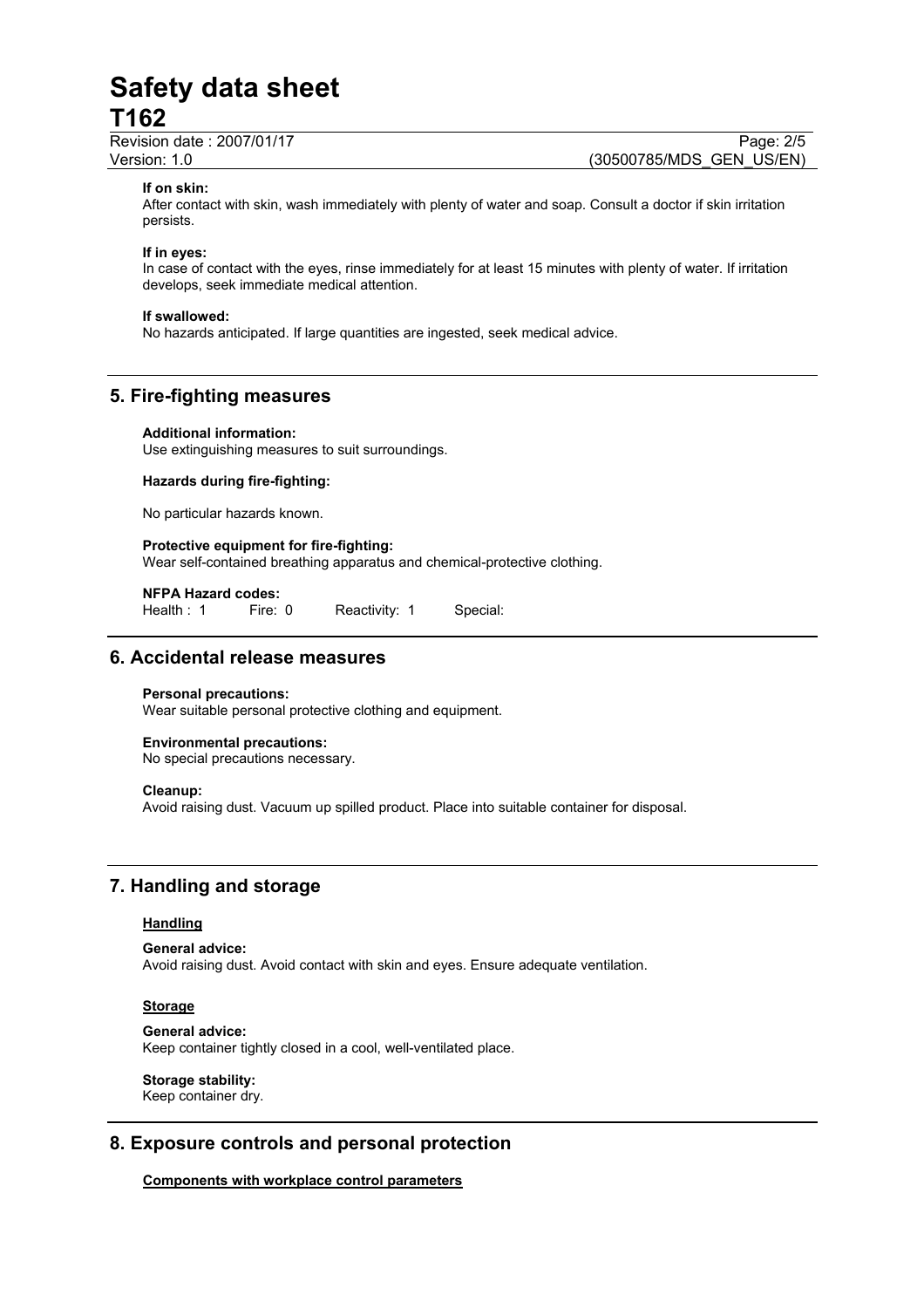| Revision date: 2007/01/17<br>Version: 1.0                |              | Page: 3/5<br>(30500785/MDS GEN US/EN)                                       |
|----------------------------------------------------------|--------------|-----------------------------------------------------------------------------|
| Aluminum oxide                                           | <b>OSHA</b>  | PEL 5 mg/m3 Respirable fraction; PEL 15 mg/m3<br>Total dust:                |
|                                                          | <b>ACGIH</b> | TWA value 10 mg/m3;                                                         |
| Advice on system design:<br>Ensure adequate ventilation. |              |                                                                             |
| Personal protective equipment                            |              |                                                                             |
| <b>Respiratory protection:</b>                           |              | Wear appropriate certified respirator when exposure limits may be exceeded. |
| Hand protection:<br>Chemical resistant protective gloves |              |                                                                             |
| Eye protection:<br>Safety glasses with side-shields.     |              |                                                                             |
| <b>Body protection:</b>                                  |              | Body protection must be chosen based on level of activity and exposure.     |

### **General safety and hygiene measures:**

Do not eat, drink or use tobacco while working.

## **9. Physical and chemical properties**

| Form:                | powder, spheres |           |
|----------------------|-----------------|-----------|
| Odour:               | odourless       |           |
| Colour:              | white           |           |
| Melting point:       | 2.053 °C        |           |
| Solubility in water: |                 | insoluble |

# **10. Stability and reactivity**

#### **Hazardous reactions:**

The product is chemically stable. Reacts with water and basic components to generate heat.

# **11. Toxicological information**

#### **Chronic toxicity**

**Other information:**  No data available.

# **12. Ecological information**

### **Environmental toxicity**

**Other ecotoxicological advice:**  No data available.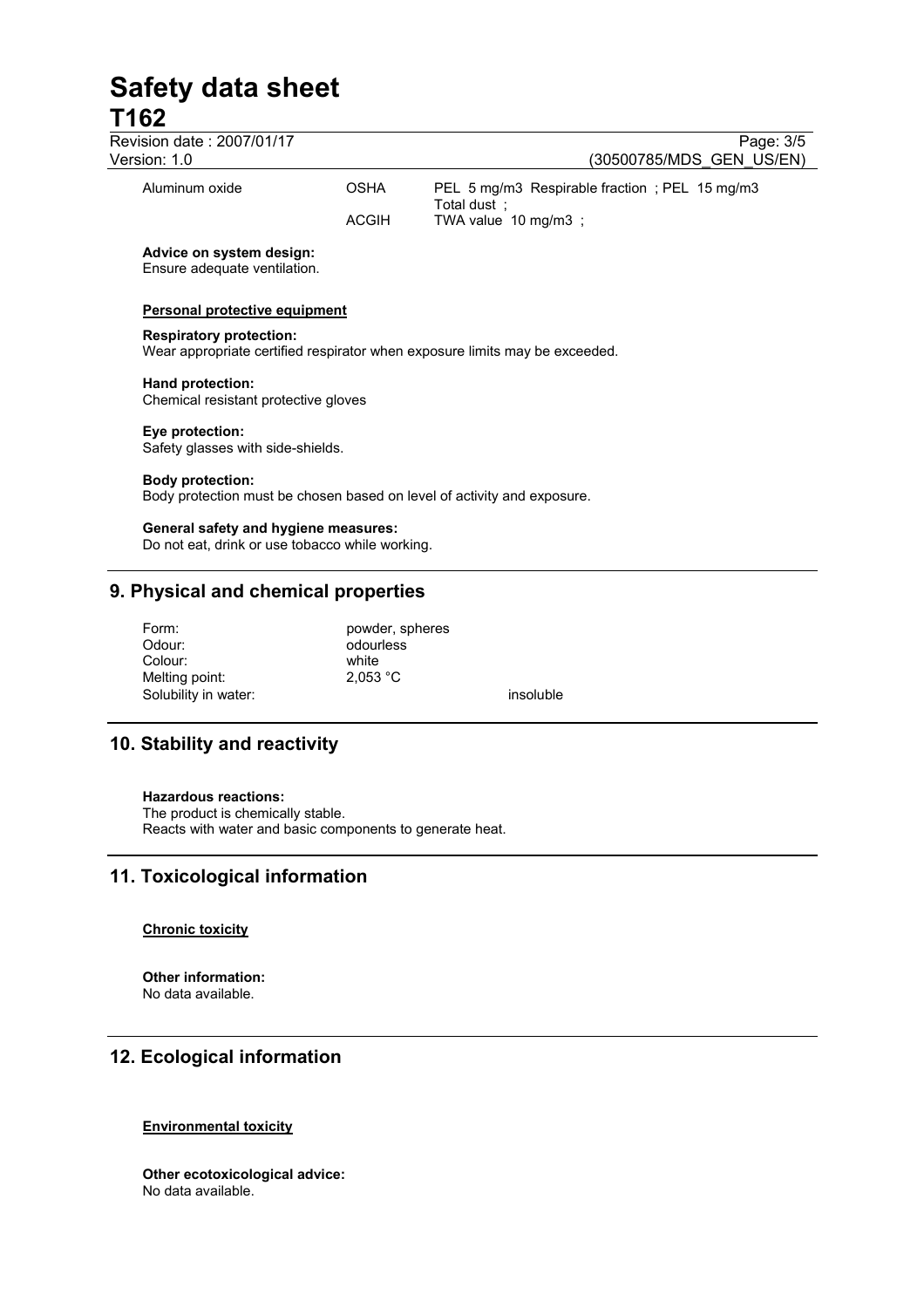# **13. Disposal considerations**

#### **Waste disposal of substance:**

Dispose of in accordance with local authority regulations. Check for possible recycling. Disposal requirements are dependent on the hazard classification and will vary by location and the type of disposal selected. All waste materials should be reviewed to determine the applicable hazards (testing may be necessary). Empty contaminated containers/packaging must be handled according to applicable regulations for the hazardous properties of the contaminating material.

# **14. Transport information**

**Land transport**  *USDOT* 

Not classified as a dangerous good under transport regulations

**Sea transport**  *IMDG*

Not classified as a dangerous good under transport regulations

**Air transport**  *IATA/ICAO* 

Not classified as a dangerous good under transport regulations

# **15. Regulatory information**

| <b>Federal Regulations</b>                                    |                                        |                                                              |                  |  |
|---------------------------------------------------------------|----------------------------------------|--------------------------------------------------------------|------------------|--|
| <b>Registration status:</b><br>TSCA, US                       |                                        | released / listed                                            |                  |  |
| <b>OSHA hazard category:</b>                                  |                                        | Chronic target organ effects reported, ACGIH TLV established |                  |  |
| <b>SARA hazard categories (EPCRA 311/312):</b> Acute, Chronic |                                        |                                                              |                  |  |
| <b>SARA 313:</b>                                              |                                        |                                                              |                  |  |
| <b>CAS Number</b><br>1344-28-1                                | <b>Chemical name</b><br>Aluminum oxide |                                                              |                  |  |
| <b>State regulations</b>                                      |                                        |                                                              |                  |  |
| <b>State RTK</b>                                              |                                        |                                                              |                  |  |
| <b>CAS Number</b>                                             | <b>Chemical name</b>                   |                                                              | <b>State RTK</b> |  |

1344-28-1 Aluminum oxide MA, NJ, PA